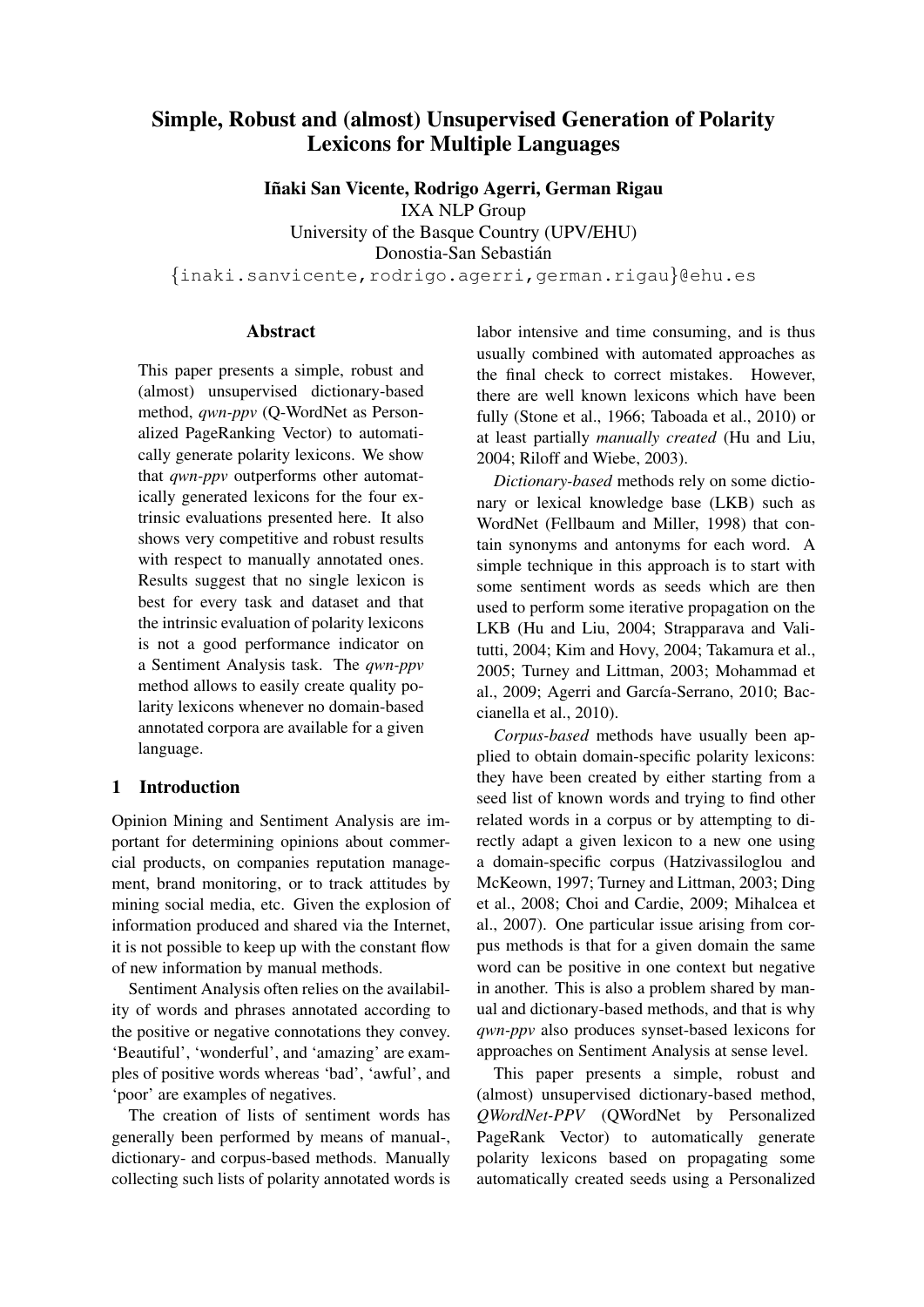PageRank algorithm (Agirre et al., 2014; Agirre and Soroa, 2009) over a LKB projected into a graph. We see *qwn-ppv* as an effective methodology to easily create polarity lexicons for any language for which a WordNet is available.

This paper empirically shows that: (i) *qwn-ppv* outperforms other automatically generated lexicons (e.g. SentiWordNet 3.0, MSOL) on the 4 extrinsic evaluations presented here; it also displays competitive and robust results also with respect to manually annotated lexicons; (ii) no single polarity lexicon is fit for every Sentiment Analysis task; depending on the text data and the task itself, one lexicon will perform better than others; (iii) if required, *qwn-ppv* efficently generates many lexicons on demand, depending on the task on which they will be used; (iv) intrinsic evaluation is not appropriate to judge whether a polarity lexicon is fit for a given Sentiment Analysis (SA) task because good correlation with respect to a *gold-standard* does not correspond with *correlation* with respect to a SA task; (v) it is easily applicable to create *qwn-ppv(s)* for *other languages*, and we demonstrate it here by creating many polarity lexicons not only for English but also for Spanish; (vi) the method works at *both word and sense* levels and it only requires the availability of a LKB or dictionary; finally, (vii) a dictionarybased method like *qwn-ppv* allows to easily create quality polarity lexicons whenever no domainbased annotated reviews are available for a given language. After all, there usually is available a dictionary for a given language; for example, the Open Multilingual WordNet site lists WordNets for up to 57 languages (Bond and Foster, 2013).

Although there has been previous work using graph methods for obtaining lexicons via propagation, the *qwn-ppv* method to combine the seed generation and the Personalized PageRank propagation is novel. Furthermore, it is considerable simpler and obtains better and easier to reproduce results than previous automatic approaches (Esuli and Sebastiani, 2007; Mohammad et al., 2009; Rao and Ravichandran, 2009).

Next section reviews previous related work, taking special interest on those that are currently available for evaluation purposes. Section 3 describes the *qwn-ppv* method to automatically generate lexicons. The resulting lexical resources are evaluated in section 4. We finish with some concluding remarks and future work in section 5.

## 2 Related Work

There is a large amount of work on Sentiment Analysis and Opinion Mining, and good comprehensive overviews are already available (Pang and Lee, 2008; Liu, 2012), so we will review the most representative and closest to the present work. This means that we will not be reviewing corpus-based approaches but rather those constructed manually or upon a dictionary or LKB. We will in turn use the approaches here reviewed for comparison with *qwn-ppv* in section 4.

The most popular manually-built polarity lexicon is part of the General Inquirer (Stone et al., 1966), and consists of 1915 words labelled as "positive" and 2291 as "negative". Taboada et al. (2010) manually created their lexicons annotating the polarity of 6232 words on a scale of 5 to -5. Liu *et al.*, starting with Hu and Liu (2004), have along the years collected a manually corrected polarity lexicon which is formed by 4818 negative and 2041 positive words. Another manually corrected lexicon (Riloff and Wiebe, 2003) is the one used by the Opinion Finder system (Wilson et al., 2005) and contains 4903 negatively and 2718 positively annotated words respectively.

Among the automatically built lexicons, Turney and Littman (2003) proposed a minimally supervised algorithm to calculate the polarity of a word depending on whether it co-ocurred more with a previously collected small set of positive words rather than with a set of negative ones. Agerri and García Serrano presented a very simple method to extract the polarity information starting from the *quality* synset in WordNet (Agerri and García-Serrano, 2010). Mohammad et al. (2009) developed a method in which they first identify (by means of affixes rules) a set of positive/negative words which act as seeds, then used a Roget-like thesaurus to mark the synonymous words for each polarity type and to generalize from the seeds. They produce several lexicons the best of which, MSOL(ASL and GI) contains 51K and 76K entries respectively and uses the full General Inquirer as seeds. They performed both intrinsic and extrinsic evaluations using the MPQA 1.1 corpus.

Finally, there are two approaches that are somewhat closer to us, because they are based on Word-Net and graph-based methods. SentiWordNet 3.0 (Baccianella et al., 2010) is built in 4 steps: (i) they select the synsets of 14 paradigmatic positive and negative words used as seeds (Turney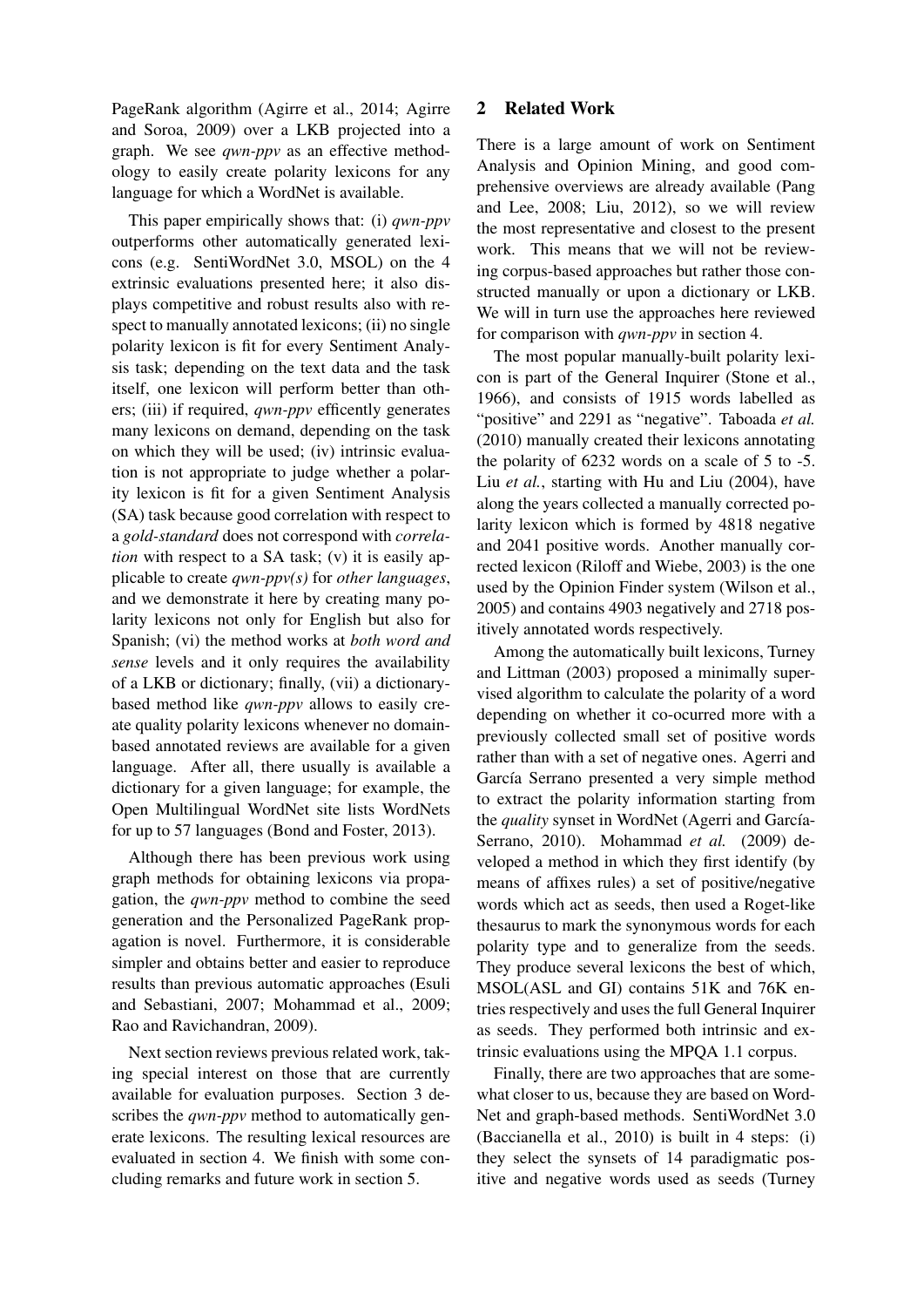and Littman, 2003). These seeds are then iteratively extended following the construction of WordNet-Affect (Strapparava and Valitutti, 2004). (ii) They train 7 supervised classifiers with the synsets' glosses which are used to assign *polarity* and *objectivity* scores to WordNet senses. (iii) In SentiWordNet 3.0 (Esuli and Sebastiani, 2007) they take the output of the supervised classifiers as input to applying PageRank to WordNet 3.0's graph. (iv) They intrinsically evaluate it with respect to MicroWnOp-3.0 using the *p-normalized Kendall* τ *distance* (Baccianella et al., 2010). Rao and Ravichandran (2009) apply different semisupervised graph algorithms (Mincuts, Randomized Mincuts and Label Propagation) to a set of seeds constructed from the General Inquirer. They evaluate the generated lexicons intrinsically taking the General Inquirer as the gold standard for those words that had a match in the generated lexicons.

In this paper, we describe two methods to automatically generate seeds either by following Agerri and García-Serrano (2010) or using Turney and Littman's (2003) seeds. The automatically obtained seeds are then fed into a Personalized PageRank algorithm which is applied over a WordNet projected on a graph. This method is fully automatic, simple and unsupervised as it only relies on the availability of a LKB.

## 3 Generating qwn-ppv

The overall procedure of our approach consists of two steps: (1) automatically creates a set of seeds by iterating over a LKB (e.g. a WordNet) relations; and (2) uses the seeds to initialize contexts to propagate over the LKB graph using a Personalized Pagerank algorithm. The result is *qwn-ppv(s)*: Q-WordNets as Personalized PageRanking Vectors.

## 3.1 Seed Generation

We generate seeds by means of two different automatic procedures.

- 1. AG: We start at the *quality synset* of WordNet and iterate over WordNet relations following the original Q-WordNet method described in Agerri and García Serrano (2010).
- 2. TL: We take a short manually created list of 14 positive and negative words (Turney and Littman, 2003) and iterate over Word-Net using five relations: *antonymy, similarity,*

#### *derived-from, pertains-to and also-see*.

The AG method starts the propagation from the attributes of the *quality synset* in WordNet. There are five noun quality senses in WordNet, two of which contain attribute relations (to adjectives). From the *quality*<sup>1</sup><sub>n</sub> synset the attribute relation takes us to *positive*<sup>1</sup><sub>*a*</sub>, *negative*<sup>1</sup><sub>*a*</sub>, *good*<sup>1</sup><sub>*a*</sub> and  $bad_a^1$ ; *quality*<sub>n</sub><sup>2</sup> leads to the attributes *superior*<sub>a</sub><sup>1</sup> and *inferior*<sup>2</sup> $\alpha$ </sup>. The following step is to iterate through every WordNet relation collecting (i.e., annotating) those synsets that are accessible from the seeds. Both *AG* and *TL* methods to generate seeds rely on a number of relations to obtain a more balanced POS distribution in the output synsets. The output of both methods is a list of (assumed to be) positive and negative synsets. Depending on the number of iterations performed a different number of seeds to feed UKB is obtained. Seed numbers vary from 100 hundred to 10K synsets. Both seed creation methods can be applied to any WordNet, not only Princeton WordNet, as we show in section 4.

## 3.2 PPV generation

The second and last step to generate *qwn-ppv*(s) consists of propagating over a WordNet graph to obtain a Personalized PageRanking Vector (PPV), one for each polarity. This step requires:

- 1. A LKB projected over a graph.
- 2. A Personalized PageRanking algorithm which is applied over the graph.
- 3. Seeds to create contexts to start the propagation, either words or synsets.

Several undirected graphs based on WordNet 3.0 as represented by the MCR 3.0 (Agirre et al., 2012) have been created for the experimentation, which correspond to 4 main sets: (G1) two graphs consisting of every synset linked by the *synonymy* and *antonymy* relations; (G2) a graph with the nodes linked by every relation, including glosses; (G3) a graph consisting of the synsets linked by every relation except those that are linked by *antonymy*; finally, (G4) a graph consisting of the nodes related by every relation except the *antonymy* and *gloss* relations.

Using the (G1) graphs, we propagate from the seeds over each type of graph (synonymy and antonymy) to obtain two rankings per polarity.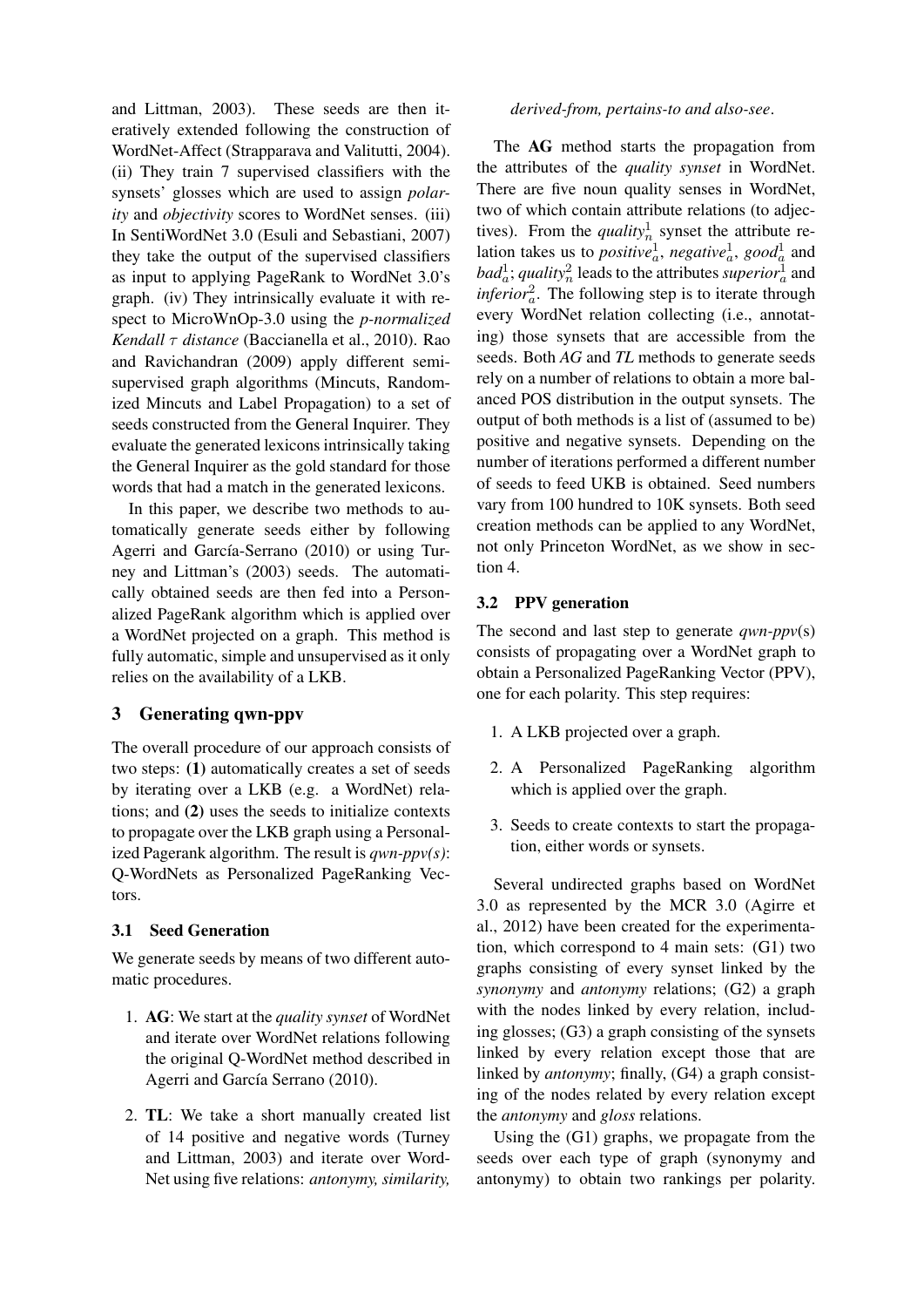|                             |       |     |           | <b>Synset Level</b> |     |                  |     |       |     |           | Word level |     |                  |     |
|-----------------------------|-------|-----|-----------|---------------------|-----|------------------|-----|-------|-----|-----------|------------|-----|------------------|-----|
|                             |       |     | Positives |                     |     | <b>Negatives</b> |     |       |     | Positives |            |     | <b>Negatives</b> |     |
| Lexicon                     | size  | P   | R         | F                   | P   | R                | F   | size  | P   | R         | F          | P   | R                | F   |
| Automatically created       |       |     |           |                     |     |                  |     |       |     |           |            |     |                  |     |
| MSOL(ASL-GI)*               | 32706 | .65 | .45       | .53                 | .58 | .76              | .66 | 76400 | .70 | .49       | .58        | .61 | .79              | .69 |
| <b>OWN</b>                  | 15508 | .69 | .53       | .60                 | .62 | .76              | .68 | 11693 | .64 | .53       | .58        | .60 | .70              | .65 |
| <b>SWN</b>                  | 27854 | .73 | .57       | .64                 | .65 | .79              | .71 | 38346 | .70 | .55       | .62        | .63 | .77              | .69 |
| $OWN-PPV-AG(s03_G1/w01_G1)$ | 2589  | .77 | .63       | .69                 | .69 | .81              | .74 | 5119  | .68 | .77       | .72        | .73 | .64              | .68 |
| $OWN-PPV-TL(s04_G1/w01_G1)$ | 5010  | .76 | .66       | .70                 | .70 | .79              | .74 | 4644  | .68 | .71       | .69        | .70 | .67              | .68 |
| (Semi-) Manually created    |       |     |           |                     |     |                  |     |       |     |           |            |     |                  |     |
| GI*                         | 2791  | .74 | .57       | .64                 | .65 | .80              | .72 | 3376  | .79 | .64       | .71        | .70 | .83              | .76 |
| $OF*$                       | 4640  | .77 | .61       | .68                 | .68 | .81              | .74 | 6860  | .82 | .71       | .76        | .74 | .84              | .79 |
| $Lin*$                      | 4127  | .81 | .63       | .71                 | .70 | .85              | .76 | 6786  | .85 | .74       | .79        | .77 | .87              | .82 |
| SO-CAL*                     | 4212  | .75 | .57       | .64                 | .65 | .81              | .72 | 6226  | .82 | .70       | .76        | .74 | .85              | .79 |

Table 1: Evaluation of lexicons at document level using Bespalov's Corpus.

The graphs created in (G2), (G3) and (G4) are used to obtain two ranks, one for each polarity by propagating from the seeds. In all four cases the different polarity rankings have to be combined in order to obtain a final polarity lexicon: the polarity score *pol(s)* of a given synset *s* is computed by adding its scores in the positive rankings and subtracting its scores in the negative rankings. If  $pol(s) > 0$  then *s* is included in the final lexicon as positive. If  $pol(s) < 0$  then *s* is included in the final lexicon as negative. We assume that synsets with *null* polarity scores have no polarity and consequently they are excluded from the final lexicon.

The Personalized PageRanking propagation is performed starting from both synsets and words and using both *AG* and *TL* styles of seed generation, as explained in section 3.1. Combining the various possibilities will produce at least 6 different lexicons for each iteration, depending on which decisions are taken about which graph, seeds and word/synset to create the *qwn-ppv*(s). In fact, the experiments produced hundreds of lexicons, according to the different iterations for seed generation<sup>1</sup>, but we will only refer to those that obtain the best results in the extrinsic evaluations.

With respect to the algorithm to propagate over the WordNet graph from the automatically created seeds, we use a Personalized PageRank algorithm (Agirre et al., 2014; Agirre and Soroa, 2009). The famous PageRank (Brin and Page, 1998) algorithm is a method to produce a rank from the vertices in a graph according to their relative structural importance. PageRank has also been viewed as the result of a Random Walk process, where the final rank of a given node represents the probability of a random walk over the graph which ends on that same node. Thus, if we take the created WordNet graph G with N vertices  $v_1, \ldots, v_n$  and  $d_i$  as being the outdegree of node i, plus a  $N \times N$  transition probability matrix M where  $M_{ii} = 1/d_i$ if a link from  $i$  to  $j$  exists and 0 otherwise, then calculating the PageRank vector over a graph G amounts to solve the following equation (1):

$$
\mathbf{Pr} = cM\mathbf{Pr} + (1 - c)\mathbf{v} \tag{1}
$$

In the traditional PageRank, vector v is a uniform normalized vector whose elements values are all  $1/N$ , which means that all nodes in the graph are assigned the same probabilities in case of a random walk. Personalizing the PageRank algorithm in this case means that it is possible to make vector v non-uniform and assign stronger probabilities to certain nodes, which would make the algorithm to propagate the initial importance of those nodes to their vicinity. Following Agirre *et al.* (2014), in our approach this translates into initializing vector v with those senses obtained by the seed generation methods described above in section 3.1. Thus, the initialization of vector  $\bf{v}$  using the seeds allows the Personalized propagation to assign greater importance to those synsets in the graph identified as being positive and negative, which resuls in a PPV with the weigths skewed towards those nodes initialized/personalized as positive and negative.

### 4 Evaluation

Previous approaches have provided intrinsic evaluation (Mohammad et al., 2009; Rao and Ravichandran, 2009; Baccianella et al., 2010) using manually annotated resources such as the General Inquirer (Stone et al., 1966) as gold standard. To facilitate comparison, we also provide such evaluation in section 4.3. Nevertheless, and as demonstrated by the results of the extrinsic evaluations, we believe that polarity lexicons should

<sup>&</sup>lt;sup>1</sup>The total time to generate the final  $352$  QWN-PPV propagations amounted to around two hours of processing time in a standard PC.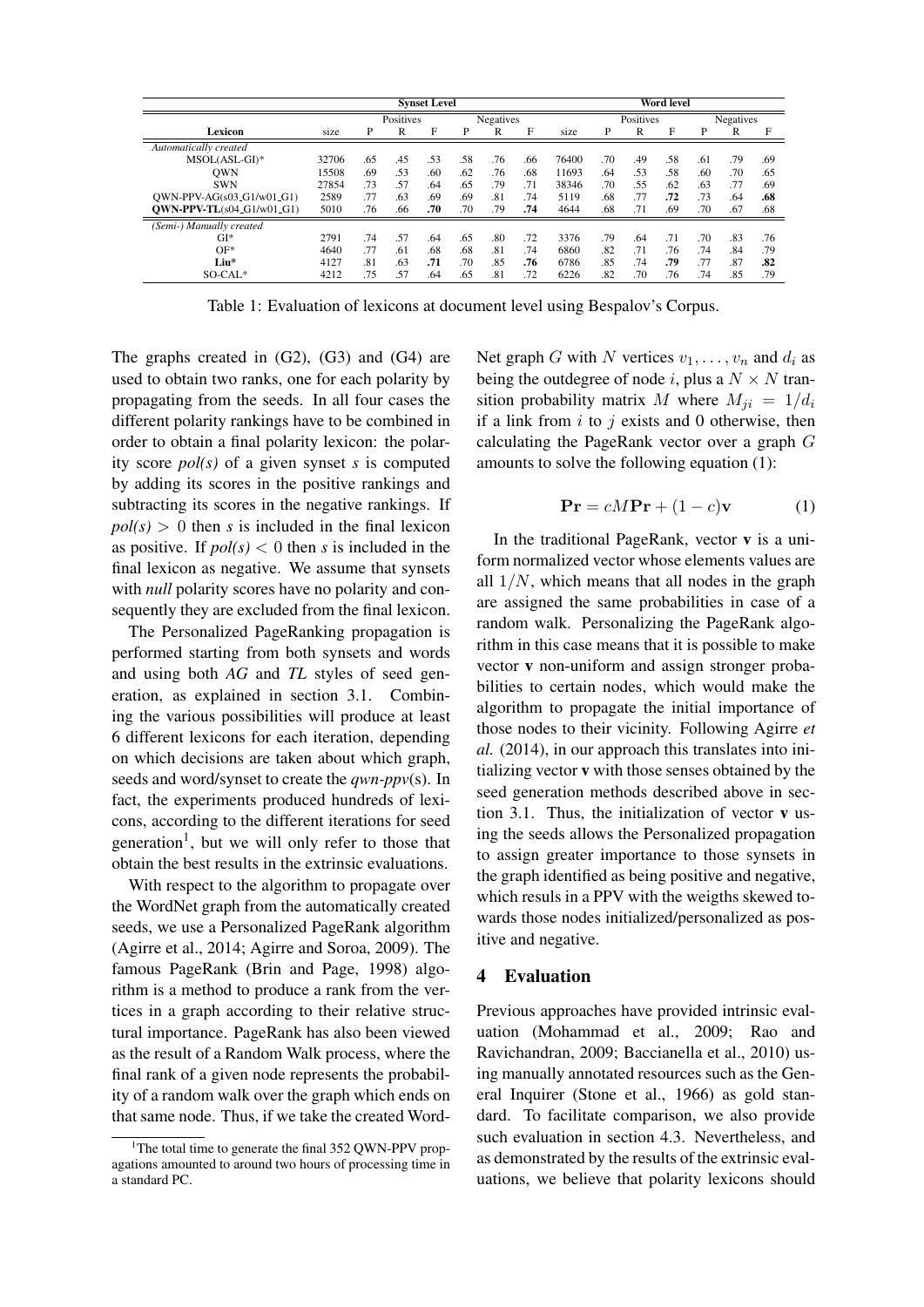|                            |        |     |           | <b>Synset Level</b> |     |                  |     |        |     |           | <b>Word level</b> |     |                  |     |
|----------------------------|--------|-----|-----------|---------------------|-----|------------------|-----|--------|-----|-----------|-------------------|-----|------------------|-----|
|                            |        |     | Positives |                     |     | <b>Negatives</b> |     |        |     | Positives |                   |     | <b>Negatives</b> |     |
| Lexicon                    | size   | P   | R         | F                   | P   | R                | F   | size   | P   | R         | F                 | P   | R                | F   |
| Automatically created      |        |     |           |                     |     |                  |     |        |     |           |                   |     |                  |     |
| MSOL(ASL-GI)*              | 32706  | .56 | .37       | .44                 | .76 | .87              | .81 | 76400  | .67 | .5        | .57               | .80 | .89              | .85 |
| <b>OWN</b>                 | 15508  | .63 | .22       | .33                 | .73 | .94              | .83 | 11693  | .58 | .22       | .31               | .73 | .93              | .82 |
| <b>SWN</b>                 | 27854  | .57 | .33       | .42                 | .75 | .89              | .81 | 38346  | .55 | .55       | .55               | .80 | .8               | .80 |
| OWN-PPV-AG (w10_G3/s09_G4) | 117485 | .60 | .63       | .62                 | .83 | .82              | .83 | 144883 | .65 | .50       | .57               | .80 | .88              | .84 |
| OWN-PPV-TL (s05_G4)        | 114698 | .61 | .58       | .59                 | .82 | .83              | .83 | 144883 | .66 | .53       | .59               | .81 | .88              | .84 |
| (Semi-) Manually created   |        |     |           |                     |     |                  |     |        |     |           |                   |     |                  |     |
| GI*                        | 2791   | .70 | .32       | .44                 | .76 | .94              | .84 | 3376   | .71 | .56       | .62               | .82 | .90              | .86 |
| $OF*$                      | 4640   | .67 | .37       | .48                 | .77 | .92              | .84 | 6860   | .75 | .68       | .71               | .87 | .90              | .88 |
| Liu*                       | 4127   | .67 | .33       | .44                 | .76 | .93              | .83 | 6786   | .78 | .45       | .57               | .79 | .94              | .86 |
| SO-CAL*                    | 4212   | .69 | $\cdot$ 3 | .42                 | .75 | .94              | .84 | 6226   | .73 | .53       | .61               | .81 | .91              | .86 |

Table 2: Evaluation of lexicons using *averaged ratio* on the MPQA 1.2<sub>test</sub> Corpus.

in general be evaluated *extrinsically*. After all, any polarity lexicon is as good as the results obtained by using it for a particular Sentiment Analysis task.

Our goal is to evaluate the polarity lexicons simplifying the evaluation parameters to avoid as many external influences as possible on the results. We compare our work with most of the lexicons reviewed in section 2, both at synset and word level, both manually and automatically generated: General Inquirer (GI), Opinion Finder (OF), Liu, Taboada *et al.'s* (SO-CAL), Agerri and García-Serrano (2010) (QWN), Mohammad *et al's*, (MSOL(ASL-GI)) and SentiWordNet 3.0 (SWN). The results presented in section 4.2 show that *extrinsic* evaluation is more meaningful to determine the adequacy of a polarity lexicon for a specific Sentiment Analysis task.

#### 4.1 Datasets and Evaluation System

Three different corpora were used: Bespalov *et al.'s* (2011) and MPQA (Riloff and Wiebe, 2003) for English, and HOpinion<sup>2</sup> in Spanish. In addition, we divided the corpus into two subsets (75% development and 25% test) for applying our ratio system for the phrase polarity task too. Note that the development set is only used to set up the polarity classification task, and that the generation of *qwn-ppv* lexicons is unsupervised.

For Spanish we tried to reproduce the English settings with Bespalov's corpus. Thus, both development and test sets were created from the HOpinion corpus. As it contains a much higher proportion of positive reviews, we created also subsets which contain a balanced number of positive and negative reviews to allow for a more meaningful comparison than that of table 6. Table 3 shows the number of documents per polarity for Bespalov's,

MPQA 1.2 and HOpinion.

| Corpus                                       | POS docs | NEG docs | Total  |
|----------------------------------------------|----------|----------|--------|
| $\overline{\text{Bespalov}}_{dev}$           | 23,112   | 23,112   | 46,227 |
| $Bespalov_{test}$                            | 10,557   | 10,557   | 21,115 |
| MPQA $1.2_{dev}$                             | 2,315    | 5,260    | 7,575  |
| MPQA $1.2_{test}$                            | 771      | 1,753    | 2,524  |
| MPQA $1.2_{total}$                           | 3,086    | 7,013    | 10,099 |
| $\overline{\text{HOpinion\_Balanced}_{dev}}$ | 1,582    | 1,582    | 3,164  |
| $HOpinion\_Balanced_{test}$                  | 528      | 528      | 1,056  |
| $HOpinion_{dev}$                             | 9,236    | 1,582    | 10,818 |
| $HOpinion_{test}$                            | 3,120    | 528      | 3,648  |

Table 3: Number of positive and negative documents in train and test sets.

We report results of 4 extrinsic evaluations or tasks, three of them based on a simple *ratio average system*, inspired by Turney (2002), and another one based on Mohammad *et al.* (2009). We first implemented a simple *average ratio classifier* which computes the average ratio of the polarity words found in document d:

$$
polarity(d) = \frac{\sum_{w \in d} pol(w)}{|d|} \tag{2}
$$

where, for each polarity,  $pol(w)$  is 1 if *w* is included in the polarity lexicon and 0 otherwise. Documents that reach a certain threshold are classified as positive, and otherwise as negative. To setup an evaluation enviroment as fair as possible for every lexicon, the threshold is optimised by maximising accuracy over the development data.

Second, we implemented a phrase polarity task identification as described by Mohammad *et al.* (2009). Their method consists of: (i) if any of the words in the target phrase is contained in the negative lexicon, then the polarity is negative; (ii) if none of the words are negative, and at least one word is in the positive lexicon, then is positive; (iii) the rest are not tagged.

We chose this very simple polarity estimators because our aim was to minimize the role other

<sup>2</sup> http://clic.ub.edu/corpus/hopinion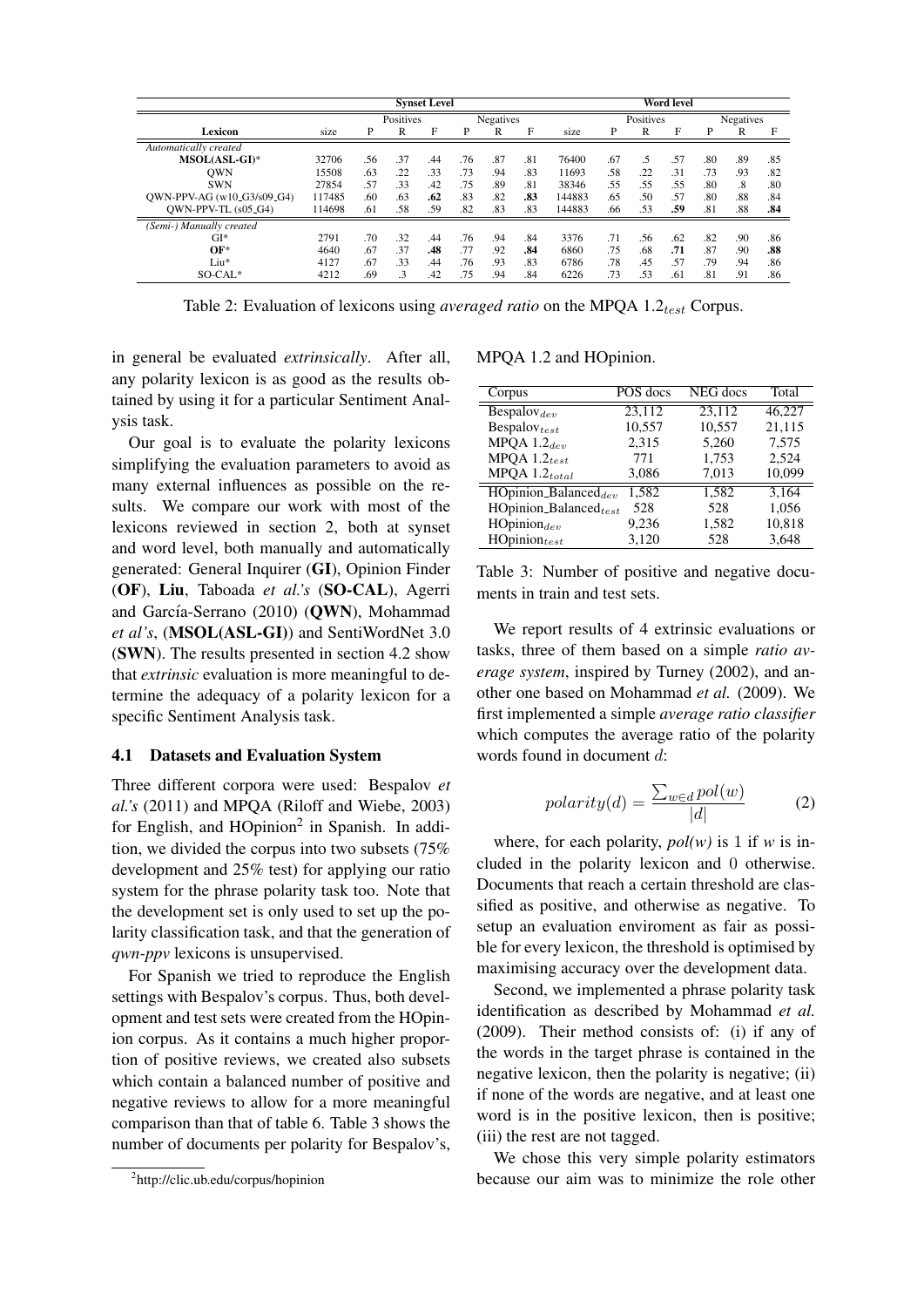|                                     | <b>Synset Level</b> |     |           |     |     |                  |     |        |     |           | <b>Word level</b> |     |                  |     |
|-------------------------------------|---------------------|-----|-----------|-----|-----|------------------|-----|--------|-----|-----------|-------------------|-----|------------------|-----|
|                                     |                     |     | Positives |     |     | <b>Negatives</b> |     |        |     | Positives |                   |     | <b>Negatives</b> |     |
| Lexicon                             | size                | P   | R         | F   | P   | R                | F   | size   | P   | R         | F                 | P   | R                | F   |
| Automatically created               |                     |     |           |     |     |                  |     |        |     |           |                   |     |                  |     |
| $MSOL(ASL-GI)^*$                    | 32706               | .52 | .48       | .50 | .85 | .62              | .71 | 76400  | .68 | .56       | .62               | .82 | .86              | .84 |
| <b>OWN</b>                          | 15508               | .50 | .36       | .42 | .84 | .32              | .46 | 11693  | .45 | .49       | .47               | .78 | .51              | .61 |
| <b>SWN</b>                          | 27854               | .50 | .45       | .47 | .85 | .48              | .61 | 38346  | .49 | .52       | .50               | .78 | .68              | .73 |
| $OWN-PPV-AG (s09_G3/w02_G3)$        | 117485              | .59 | .67       | .63 | .85 | .78              | .82 | 147194 | .64 | .64       | .64               | .84 | .83              | .83 |
| <b>OWN-PPV-TL</b> $(w02_G3/s06_G3)$ | 117485              | .59 | .57       | .58 | .82 | .81              | .81 | 147194 | .63 | .67       | .65               | .85 | .81              | .83 |
| (Semi-) Manually created            |                     |     |           |     |     |                  |     |        |     |           |                   |     |                  |     |
| GI*                                 | 2791                | .60 | .40       | .47 | .91 | .38              | .54 | 3376   | .70 | .60       | .65               | .93 | .52              | .67 |
| $OF*$                               | 4640                | .63 | .42       | .50 | .93 | .46              | .62 | 6860   | .75 | .71       | .73               | .95 | .66              | .78 |
| $Liu*$                              | 4127                | .65 | .36       | .47 | .94 | .45              | .60 | 6786   | .78 | .49       | .60               | .97 | .61              | .75 |
| SO-CAL*                             | 4212                | .65 | .37       | .47 | .92 | .45              | .60 | 6226   | .73 | .57       | .64               | .96 | .59              | .73 |

Table 4: Evaluation of lexicons at phrase level using Mohammad *et al.'s* (2009) method on MPQA  $1.2_{total}$  Corpus.

aspects play in the evaluation and focus on how, other things being equal, polarity lexicons perform in a Sentiment Analysis task. The *average ratio* is used to present results of tables 1 and 2 (with Bespalov corpus), and 5 and 6 (with HOpinion), whereas Mohammad *et al.'s* is used to report results in table 4. Mohammad *et al.'s* (2009) testset based on MPQA 1.1 is smaller, but both MPQA 1.1 and 1.2 are hugely skewed towards negative polarity (30% positive vs. 70% negative).

All datasets were POS tagged and Word Sense Disambiguated using FreeLing (Padró and Stanilovsky, 2012; Agirre and Soroa, 2009). Having word sense annotated datasets gives us the opportunity to evaluate the lexicons both at word and sense levels. For the evaluation of those lexicons that are synset-based, such as *qwn-ppv* and SentiWordNet 3.0, we convert them from senses to words by taking every word or variant contained in each of their senses. Moreover, if a lemma appears as a variant in several synsets the most frequent polarity is assigned to that lemma.

With respect to lexicons at word level, we take the most frequent sense according to WordNet 3.0 for each of their positive and negative words. Note that the latter conversion, for synset based evaluation, is mostly done to show that the evaluation at synset level is harder independently of the quality of the lexicon evaluated.

## 4.2 Results

Although tables 1, 2 and 4 also present results at synset level, it should be noted that the only polarity lexicons available to us for comparison at synset level were Q-WordNet (Agerri and García-Serrano, 2010) and SentiWordNet 3.0 (Baccianella et al., 2010). *QWN-PPV-AG* refers to the lexicon generated starting from AG's seeds, and *QWN-PPV-TL* using TL's seeds as described

in section 3.1. Henceforth, we will use *qwn-ppv* to refer to the overall method presented in this paper, regardless of the seeds used.

For every *qwn-ppv* result reported in this section, we have used every graph described in section 3.2. The configuration of each *qwn-ppv* in the results specifies which seed iteration is used as the initialization of the Personalized PageRank algorithm, and on which graph. Thus, QWN-PPV-TL (s05 G4) in table 2 means that the 5th iteration of synset seeds was used to propagate over graph G4. If the configuration were  $(w05_G4)$  it would have meant 'the 5th iteration of word seeds were used to propagate over graph G4'. The simplicity of our approach allows us to generate many lexicons simply by projecting a LKB over different graphs.

The lexicons marked with an asterisk denote those that have been converted from word to senses using the most frequent sense of WordNet 3.0. We would like to stress again that the purpose of such word to synset conversion is to show that SA tasks at synset level are harder than at word level. In addition, it should also be noted that in the case of SO-CAL (Taboada et al., 2010), we have reduced what is a graded lexicon with scores ranging from 5 to -5 into a binary one.

Table 1 shows that (at least partially) manually built lexicons obtain the best results on this evaluation. It also shows that *qwn-ppv* clearly outperforms any other automatically built lexicons. Moreover, manually built lexicons suffer from the evaluation at synset level, obtaining most of them lower scores than *qwn-ppv*, although Liu's (Hu and Liu, 2004) still obtains the best results. In any case, for an unsupervised procedure, *qwn-ppv* lexicons obtain very competitive results with respect to manually created lexicons and is the best among the automatic methods. It should also be noted that the best results of *qwn-ppv* are obtained with graph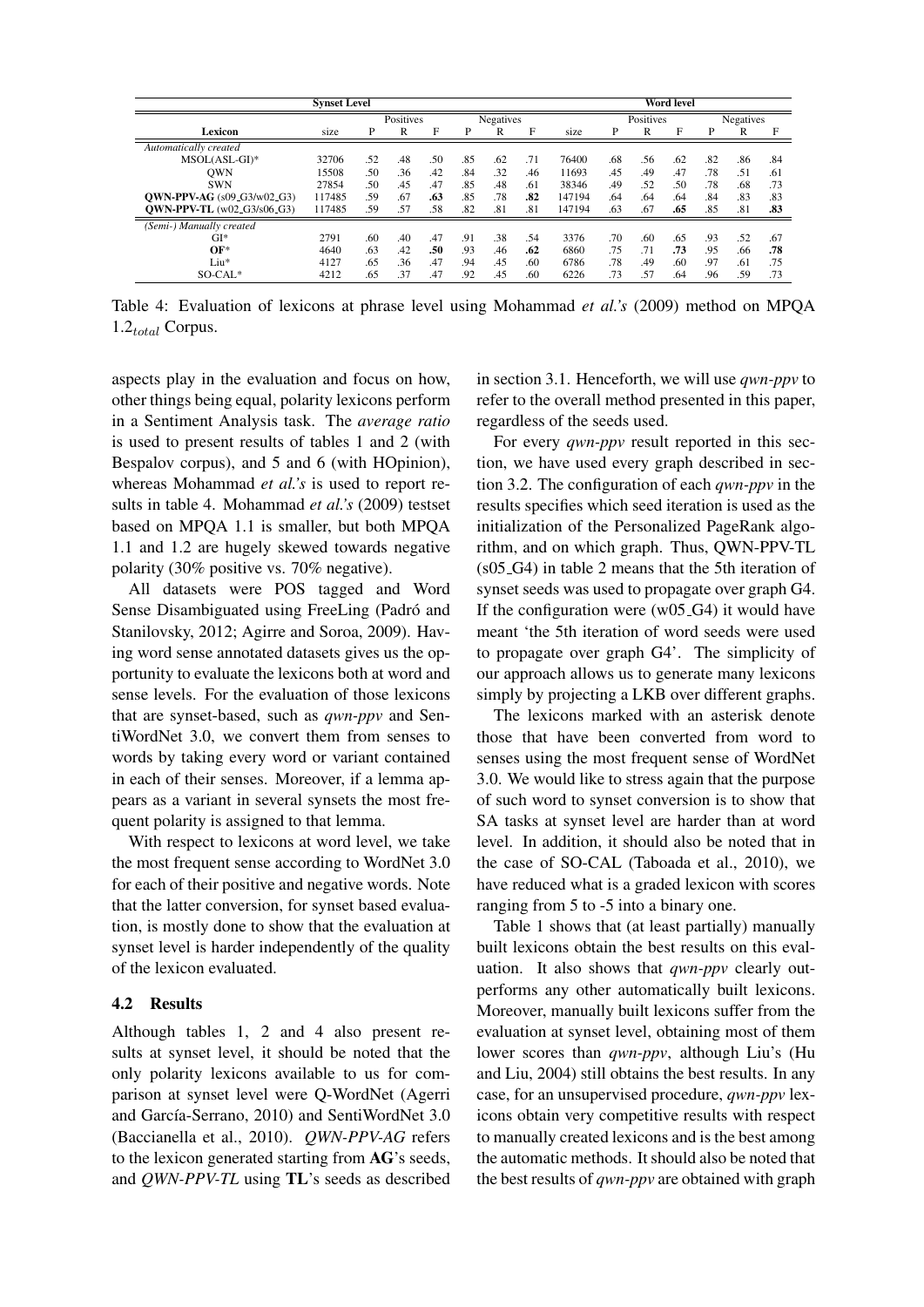G1 and with very few seed iterations.

Table 2 again sees the manually built lexicons performing better although overall the differences are lower with respect to automatically built lexicons. Among these, *qwn-ppv* again obtains the best results, both at synset and word level, although in the latter the differences with MSOL(ASL-GI) are not large. Finally, table 4 shows that *qwn-ppv* again outperforms other automatic approaches and is closer to those have been (partially at least) manually built. In both MPQA evaluations the best graph overall to propagate the seeds is G3 because this type of task favours high recall.

|                       |       |   | Positives |   | <b>Negatives</b>                    |   |   |  |
|-----------------------|-------|---|-----------|---|-------------------------------------|---|---|--|
| Lexicon               | size. | P | R         | F | P                                   | R | F |  |
| Automatically created |       |   |           |   |                                     |   |   |  |
| <b>SWN</b>            | 27854 |   |           |   | 87 99 93 70 16 27                   |   |   |  |
| <b>OWN-PPV-AG</b>     | 3306  |   |           |   | $.86$ $.00$ $.92$ $.67$ $.01$ $.02$ |   |   |  |
| $(wrd01_G1)$          |       |   |           |   |                                     |   |   |  |
| <b>OWN-PPV-TL</b>     | 5010  |   |           |   | 89 96 93 58 30 39                   |   |   |  |
| $(s04_G1)$            |       |   |           |   |                                     |   |   |  |

Table 5: Evaluation of Spanish lexicons using the full HOpinion corpus at synset level.

We report results on the Spanish HOpinion corpus in tables 5 and 6. Mihalcea(f) is a manually revised lexicon based on the automatically built Mihalcea(m) (Pérez-Rosas et al., 2012). Elh-Polar (Saralegi and San Vicente, 2013) is semiautomatically built and manually corrected. SO-CAL is built manually. SWN and QWN-PPV have been built via the MCR 3.0's ILI by applying the synset to word conversion previously described on the Spanish dictionary of the MCR. The results for Spanish at word level in table 6 show the same trend as for English: *qwn-ppv* is the best of the automatic approaches and it obtains competitive although not as good as the best of the manually created lexicons (ElhPolar). Due to the disproportionate number of positive reviews, the results for the negative polarity are not useful to draw any meaningful conclusions. Thus, we also performed an evaluation with HOpinion Balanced set as listed in table 3.

The results with a balanced HOpinion, not shown due to lack of space, also confirm the previous trend: *qwn-ppv* outperforms other automatic approaches but is still worse than the best of the manually created ones (ElhPolar).

|                          |      |     | <b>Positives</b> |     | Negatives |     |     |  |  |
|--------------------------|------|-----|------------------|-----|-----------|-----|-----|--|--|
| Lexicon                  | size | P   | R                | F   | P         | R   | F   |  |  |
| Automatically created    |      |     |                  |     |           |     |     |  |  |
| Mihalcea(m)              | 2496 | .86 | .00              | .92 | .00       | .00 | .00 |  |  |
| <b>SWN</b>               | 9712 | .88 | .97              | .92 | .55       | .19 | .28 |  |  |
| QWN-PPV-AG               | 1926 | .89 | .97              | 93  | .59       | .26 | .36 |  |  |
| $(s11_G1)$               |      |     |                  |     |           |     |     |  |  |
| <b>OWN-PPV-TL</b>        | 939  | .89 | .98              | .93 | -71       | .26 | .38 |  |  |
| $(s03_G1)$               |      |     |                  |     |           |     |     |  |  |
| (Semi-) Manually created |      |     |                  |     |           |     |     |  |  |
| ElhPolar                 | 4673 | .94 | -94              | .94 | .64       | .64 | .64 |  |  |
| Mihalcea(f)              | 1347 | .91 | .96              | .93 | .61       | .41 | .49 |  |  |
| SO-CAL                   | 4664 | .92 | .96              | .94 | .70       | .51 | .59 |  |  |

Table 6: Evaluation of Spanish lexicons using the full HOpinion corpus at word level.

#### 4.3 Intrinsic evaluation

To facilitate intrinsic comparison with previous approaches, we evaluate our automatically generated lexicons against GI. For each *qwn-ppv* lexicon shown in previous extrinsic evaluations, we compute the intersection between the lexicon and GI, and evaluate the words in that intersection. Table 7 shows results for the best-performing QWN-PPV lexicons (both using AG and TL seeds) in the extrinsic evaluations at word level of tables 1 (first two rows), 2 (rows  $3$  and  $4$ ) and  $4$  (rows  $5$ ) and 6). We can see that QWN-PPV lexicons systematically outperform SWN in number of correct entries. *QWN-PPV-TL* lexicons obtain 75.04% of correctness on average. The best performing lexicon contains up to 81.07% of correct entries. Note that we did not compare the results with MSOL(ASL-GI) because it contains the GI.

| Lexicon               | $\cap$ wrt. GI Acc. Pos Neg |     |             |     |
|-----------------------|-----------------------------|-----|-------------|-----|
|                       |                             |     |             |     |
| <b>SWN</b>            | 2,755                       | .74 | $.76$ $.73$ |     |
| $OWN-PPV-AG (w01_G1)$ | 849                         | .71 | .68         | .75 |
| $QWN-PPV-TL (w01_G1)$ | 713                         | .78 | -80         | .76 |
| OWN-PPV-AG (s09_G4)   | 3,328                       | .75 | .75.        | .77 |
| QWN-PPV-TL (s05_G4)   | 3,333                       | .80 | .84         | .77 |
| QWN-PPV-AG (w02_G3)   | 3.340                       | .74 | .71         | .77 |
| OWN-PPV-TL (s06_G3)   | 3,340                       | -77 | 79          | .77 |

Table 7: Accuracy QWN-PPV lexicons and SWN with respect to the GI lexicon.

#### 4.4 Discussion

*QWN-PPV* lexicons obtain the best results among the evaluations for English and Spanish. Furthermore, across tasks and datasets *qwn-ppv* provides a more consistent and robust behaviour than most of the manually-built lexicons apart from OF. The results also show that for a task requiring high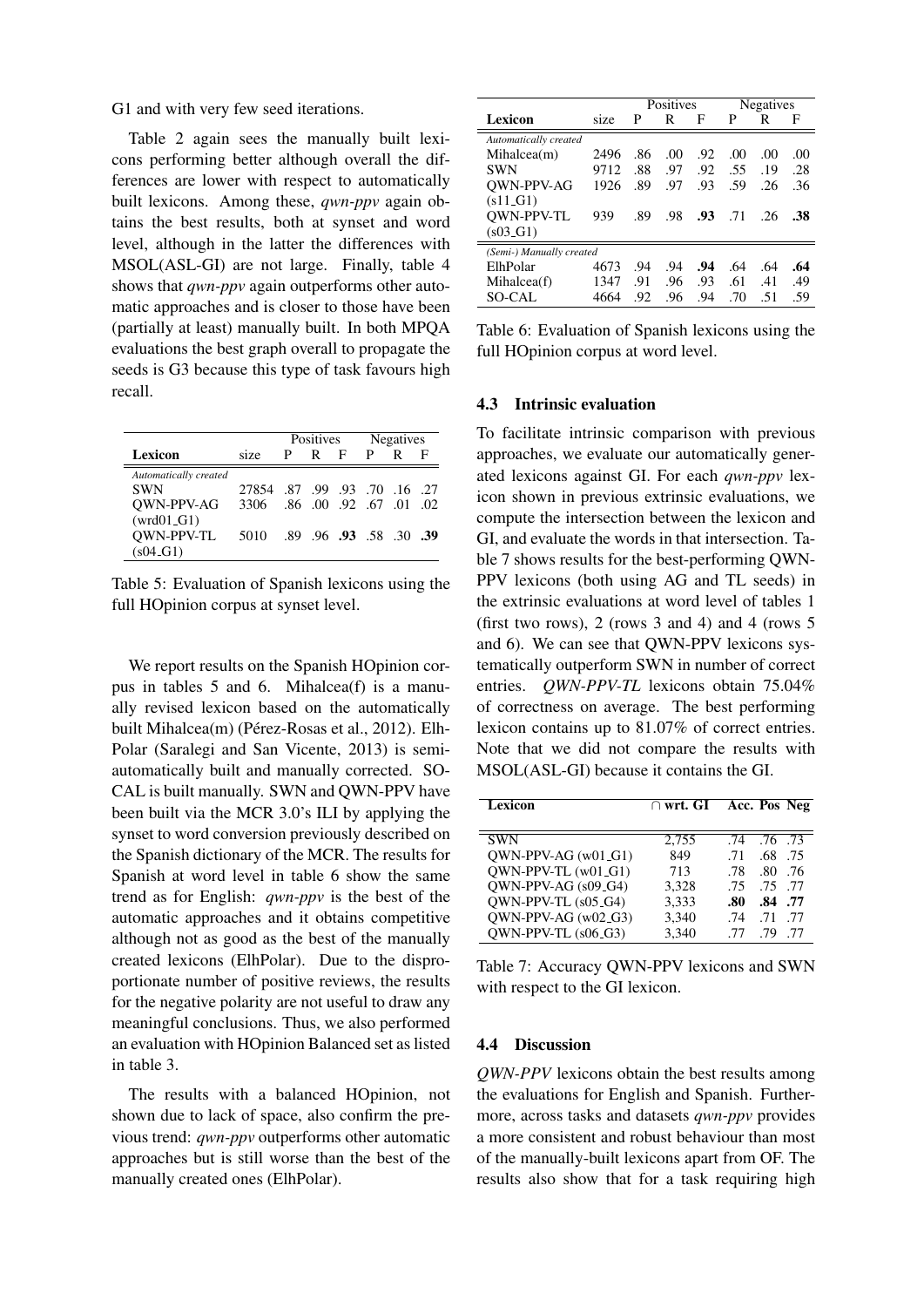recall the larger graphs, e.g. G3, are preferable, whereas for a more balanced dataset and document level task smaller G1 graphs perform better.

These are good results considering that our method to generate *qwn-ppv* is simpler, more robust and adaptable than previous automatic approaches. Furthermore, although also based on a Personalized PageRank application, it is much simpler than SentiWordNet 3.0, consistently outperformed by *qwn-ppv* on every evaluation and dataset. The main differences with respect to SentiWordNet's approach are the following: (i) the seed generation and training of 7 supervised classifiers corresponds in *qwn-ppv* to only one simple step, namely, the automatic generation of seeds as explained in section 3.1; (ii) the generation of *qwn-ppv* only requires a LKB's graph for the Personalized PageRank propagation, no disambiguated glosses; (iii) the graph they use to do the propagation also depends on disambiguated glosses, not readily available for any language.

The fact that *qwn-ppv* is based on already available WordNets projected onto simple graphs is crucial for the robustness and adaptability of the *qwn-ppv* method across evaluation tasks and datasets: Our method can quickly create, over different graphs, many lexicons of diffent sizes which can then be evaluated on a particular polarity classification task and dataset. Hence the different configurations of the *qwn-ppv* lexicons, because for some tasks a G3 graph with more AG/TL seed iterations will obtain better recall and viceversa. This is confirmed by the results: the tasks using MPQA seem to clearly benefit from high recall whereas the Bespalov's corpus has overall, more balanced scores. This could also be due to the size of Bespalov's corpus, almost 10 times larger than MPQA 1.2.

The experiments to generate Spanish lexicons confirm the trend showed by the English evaluations: Lexicons generated by *qwn-ppv* consistenly outperform other automatic approaches, although some manual lexicon is better on a given task and dataset (usually a different one). Nonetheless the Spanish evaluation shows that our method is also robust across languages as it gets quite close to the manually corrected lexicon of Mihalcea(full) (Pérez-Rosas et al., 2012).

The results also confirm that no single lexicon is the most appropriate for any SA task or dataset and domain. In this sense, the adaptability of *qwn-ppv*

is a desirable feature for lexicons to be employed in SA tasks: the unsupervised *qwn-ppv* method only relies on the availability of a LKB to build hundreds of polarity lexicons which can then be evaluated on a given task and dataset to choose the best fit. If not annotated evaluation set is available, G3-based propagations provide the best recall whereas the G1-based lexicons are less noisy. Finally, we believe that the results reported here point out to the fact that intrinsic evaluations are not meaningful to judge the adequacy a polarity lexicon for a specific SA task.

## 5 Concluding Remarks

This paper presents an unsupervised dictionarybased method *qwn-ppv* to automatically generate polarity lexicons. Although simpler than similar automatic approaches, it still obtains better results on the four extrinsic evaluations presented. Because it only depends on the availability of a LKB, we believe that this method can be valuable to generate on-demand polarity lexicons for a given language when not sufficient annotated data is available. We demonstrate the adaptability of our approach by producing good performance polarity lexicons for different evaluation scenarios and for more than one language.

Further work includes investigating different graph projections of WordNet relations to do the propagation as well as exploiting synset weights. We also plan to investigate the use of annotated corpora to generate lexicons at word level to try and close the gap with those that have been (at least partially) manually annotated.

The *qwn-ppv* lexicons and graphs used in this paper are publicly available (under CC-BY license): *http://adimen.si.ehu.es/web/qwn-ppv*. The *qwn-ppv tool* to automatically generate polarity lexicons given a WordNet in any language will soon be available in the aforementioned URL.

## Acknowledgements

This work has been supported by the OpeNER FP7 project under Grant No. 296451, the FP7 News-Reader project, Grant No. 316404 and by the Spanish MICINN project SKATER under Grant No. TIN2012-38584-C06-01.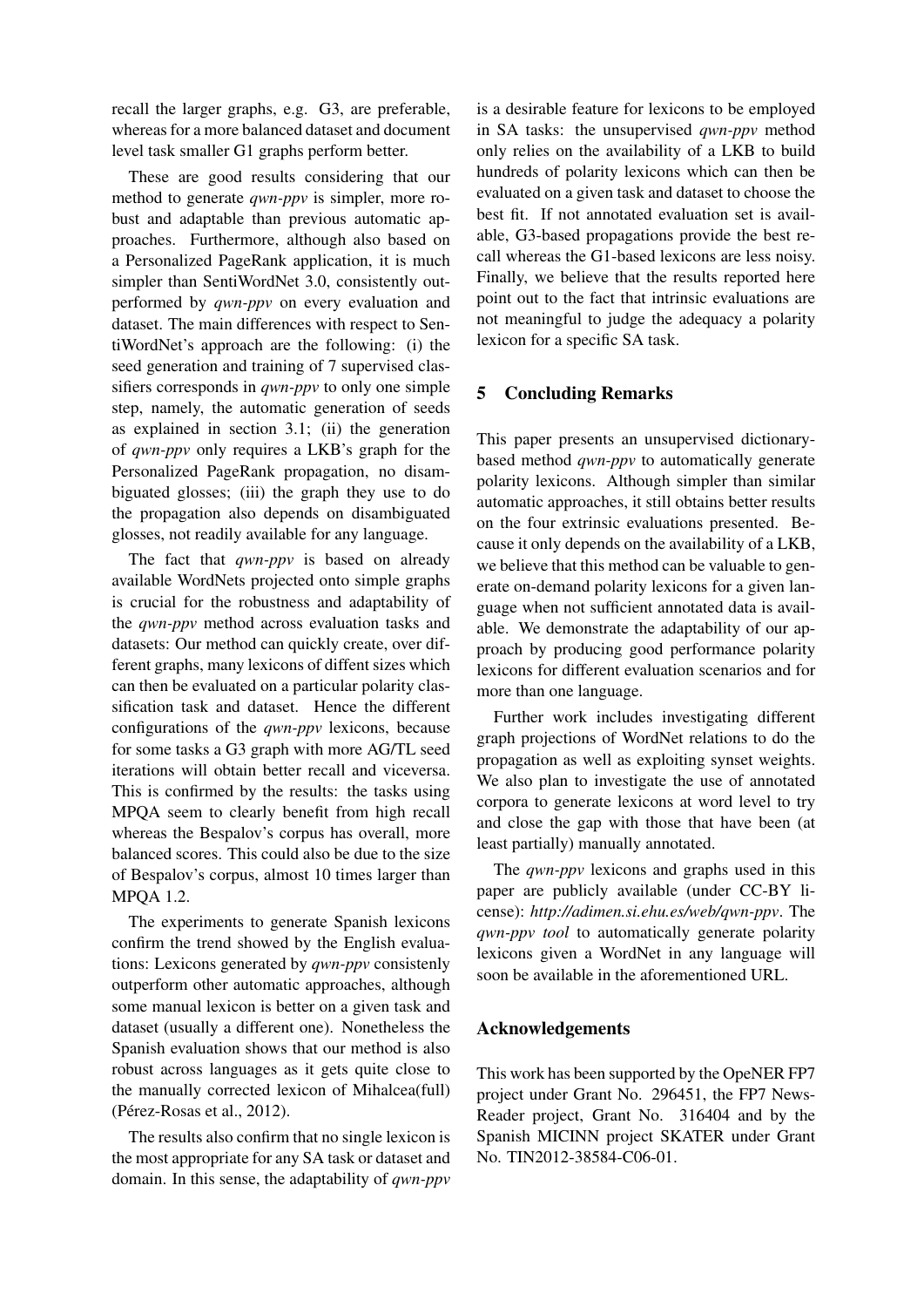#### References

- R. Agerri and A. García-Serrano. 2010. Q-WordNet: extracting polarity from WordNet senses. In *Seventh Conference on International Language Resources and Evaluation, Malta. Retrieved May*, volume 25, page 2010.
- Eneko Agirre and Aitor Soroa. 2009. Personalizing pagerank for word sense disambiguation. In *Proceedings of the 12th Conference of the European Chapter of the Association for Computational Linguistics (EACL-2009)*, Athens, Greece.
- Aitor Gonzalez Agirre, Egoitz Laparra, German Rigau, ´ and Basque Country Donostia. 2012. Multilingual central repository version 3.0: upgrading a very large lexical knowledge base. In *GWC 2012 6th International Global Wordnet Conference*, page 118.
- Eneko Agirre, Oier Lopez de Lacalle, and Aitor Soroa. 2014. Random walks for knowledge-based word sense disambiguation. *Computational Linguistics*, (Early Access).
- S. Baccianella, A. Esuli, and F. Sebastiani. 2010. SentiWordNet 3.0: An enhanced lexical resource for sentiment analysis and opinion mining. In *Seventh conference on International Language Resources and Evaluation (LREC-2010), Malta.*, volume 25.
- Dmitriy Bespalov, Bing Bai, Yanjun Qi, and Ali Shokoufandeh. 2011. Sentiment classification based on supervised latent n-gram analysis. In *Proceedings of the 20th ACM international conference on Information and knowledge management*, pages 375–382.
- Francis Bond and Ryan Foster. 2013. Linking and extending an open multilingual wordnet. In *51st Annual Meeting of the Association for Computational Linguistics: ACL-2013*.
- Sergey Brin and Lawrence Page. 1998. The anatomy of a large-scale hypertextual web search engine. *Computer networks and ISDN systems*, 30(1):107117.
- Y. Choi and C. Cardie. 2009. Adapting a polarity lexicon using integer linear programming for domainspecific sentiment classification. In *Proceedings of the 2009 Conference on Empirical Methods in Natural Language Processing: Volume 2-Volume 2*, pages 590–598.
- X. Ding, B. Liu, and P. S. Yu. 2008. A holistic lexiconbased approach to opinion mining. In *Proceedings of the international conference on Web search and web data mining*, pages 231–240.
- Andrea Esuli and Fabrizio Sebastiani. 2007. Pageranking wordnet synsets: An application to opinion mining. In *Proceedings of the 45th Annual Meeting of the Association of Computational Linguistics*, pages 424–431, Prague, Czech Republic, June. Association for Computational Linguistics.
- C. Fellbaum and G. Miller, editors. 1998. *Wordnet: An Electronic Lexical Database*. MIT Press, Cambridge (MA).
- V. Hatzivassiloglou and K. R McKeown. 1997. Predicting the semantic orientation of adjectives. In *Proceedings of the eighth conference on European chapter of the Association for Computational Linguistics*, pages 174–181.
- M. Hu and B. Liu. 2004. Mining and summarizing customer reviews. In *Proceedings of the tenth ACM SIGKDD international conference on Knowledge discovery and data mining*, pages 168–177.
- Soo-Min Kim and Eduard Hovy. 2004. Determining the sentiment of opinions. In *Proceedings of Coling 2004*, pages 1367–1373, Geneva, Switzerland, Aug 23–Aug 27. COLING.
- Bing Liu. 2012. Sentiment analysis and opinion mining. *Synthesis Lectures on Human Language Technologies*, 5(1):1–167.
- R. Mihalcea, C. Banea, and J. Wiebe. 2007. Learning multilingual subjective language via cross-lingual projections. In *Annual Meeting of the Association for Computational Linguistics*, volume 45, page 976.
- S. Mohammad, C. Dunne, and B. Dorr. 2009. Generating high-coverage semantic orientation lexicons from overtly marked words and a thesaurus. In *Proceedings of the 2009 Conference on Empirical Methods in Natural Language Processing: Volume 2-Volume 2*, pages 599–608.
- Lluís Padró and Evgeny Stanilovsky. 2012. Freeling 3.0: Towards wider multilinguality. In *Proceedings of the Language Resources and Evaluation Conference (LREC 2012)*, Istanbul, Turkey, May. ELRA.
- B. Pang and L. Lee. 2008. Opinion mining and sentiment analysis. *Foundations and Trends in Information Retrieval*, 2(1-2):1–135.
- Verónica Pérez-Rosas, Carmen Banea, and Rada Mihalcea. 2012. Learning sentiment lexicons in spanish. In *LREC*, pages 3077–3081.
- D. Rao and D. Ravichandran. 2009. Semi-supervised polarity lexicon induction. In *Proceedings of the 12th Conference of the European Chapter of the Association for Computational Linguistics*, pages 675– 682.
- E. Riloff and J. Wiebe. 2003. Learning extraction patterns for subjective expressions. In *Proceedings of the International Conference on Empirical Methods in Natural Language Processing (EMNLP'03)*.
- Xabier Saralegi and Iñaki San Vicente. 2013. Elhuyar at TASS2013. In *XXIX Congreso de la Sociedad Espaola de Procesamiento de lenguaje natural, Workshop on Sentiment Analysis at SEPLN (TASS2013)*, pages 143–150, Madrid.